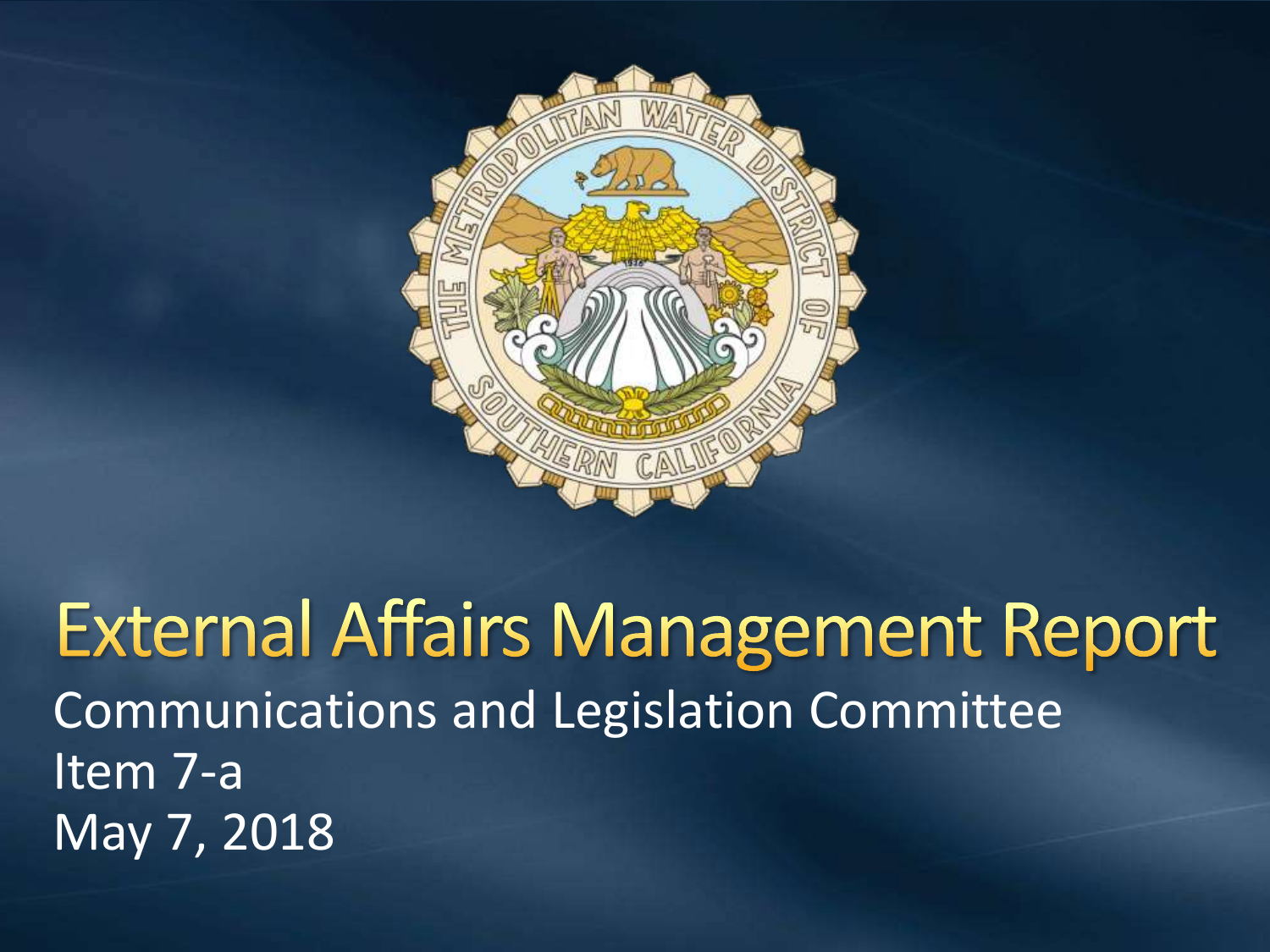#### **Conservation Activities**

- **Media outreach with Save** Our Water campaign
- **•** "Bridge" media campaign promoting rebates, native plants
- **Retooled BeWaterWise** website - including multilingual videos on how to apply for rebates



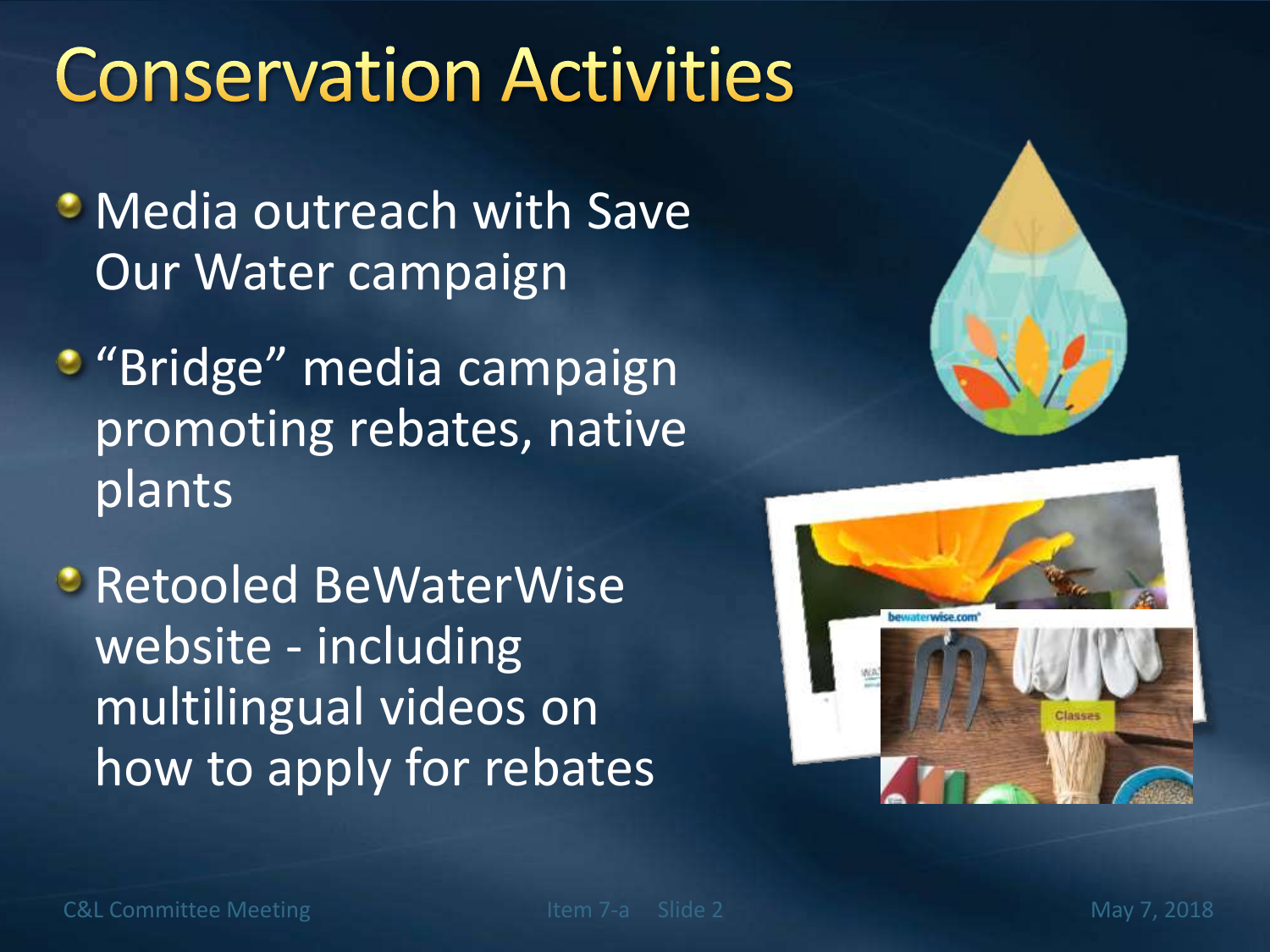## Out and About - Upcoming Events



**• May 18-20** <sup>3</sup> 38 teams, 700 high school students, sponsored by 17 member and retail agencies



**MWD Industry** Day, May 31 **Cal Con Expo,** July 19-20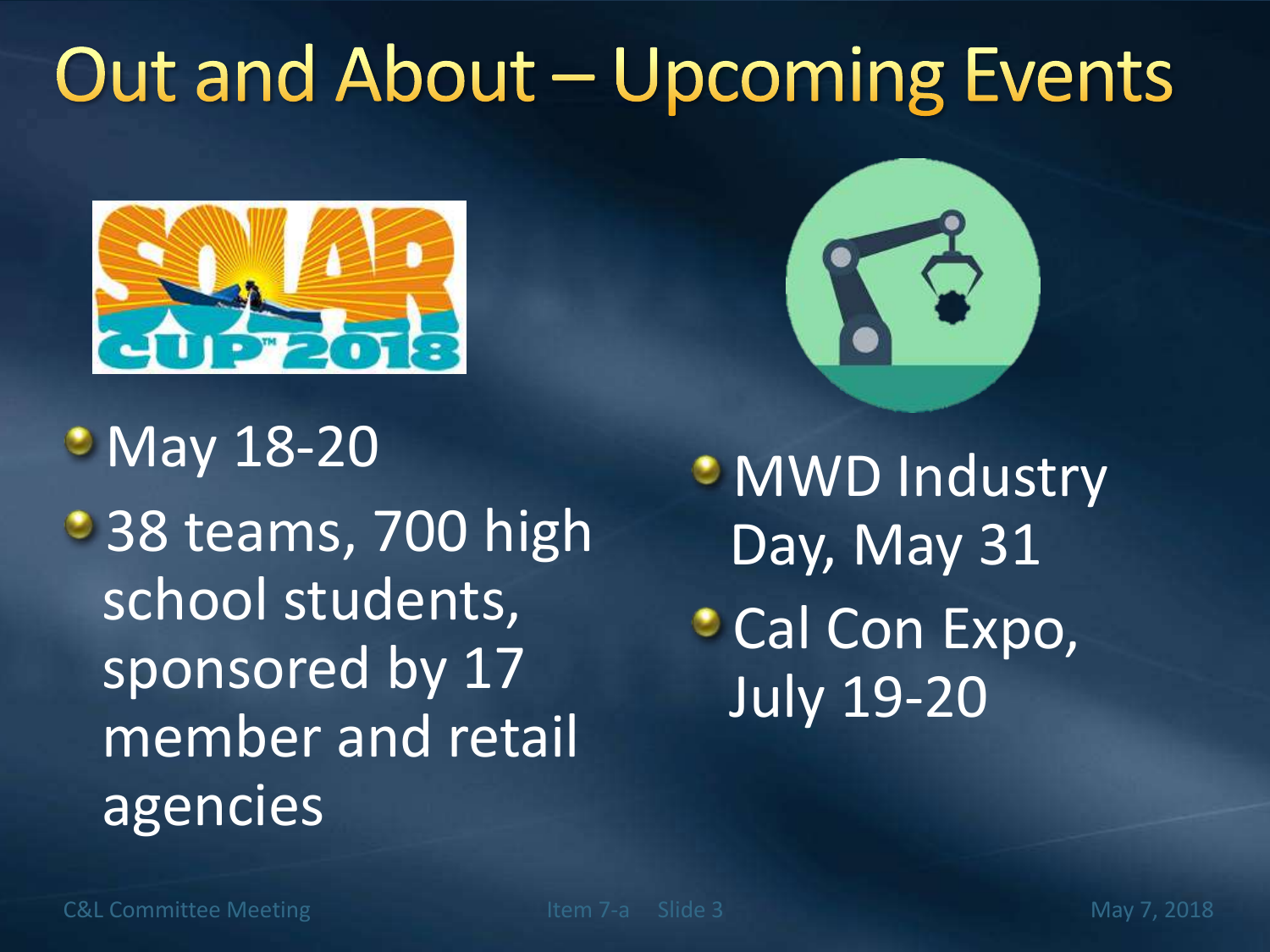#### **California WaterFix Outreach April 2018**

- California WaterFix on MWDWaterTomorrow portal
- **E-newsletters**
- **C** New fact sheet, PowerPoint
- **Presentations to community** and business organizations
- **Social media**
- Digital media٥

**WATER TOMORROW** 

**MODERNIZING INE SYSTEM** 

CALIFORNIA WATERFIX - PROJECT IMPLEMENTATION

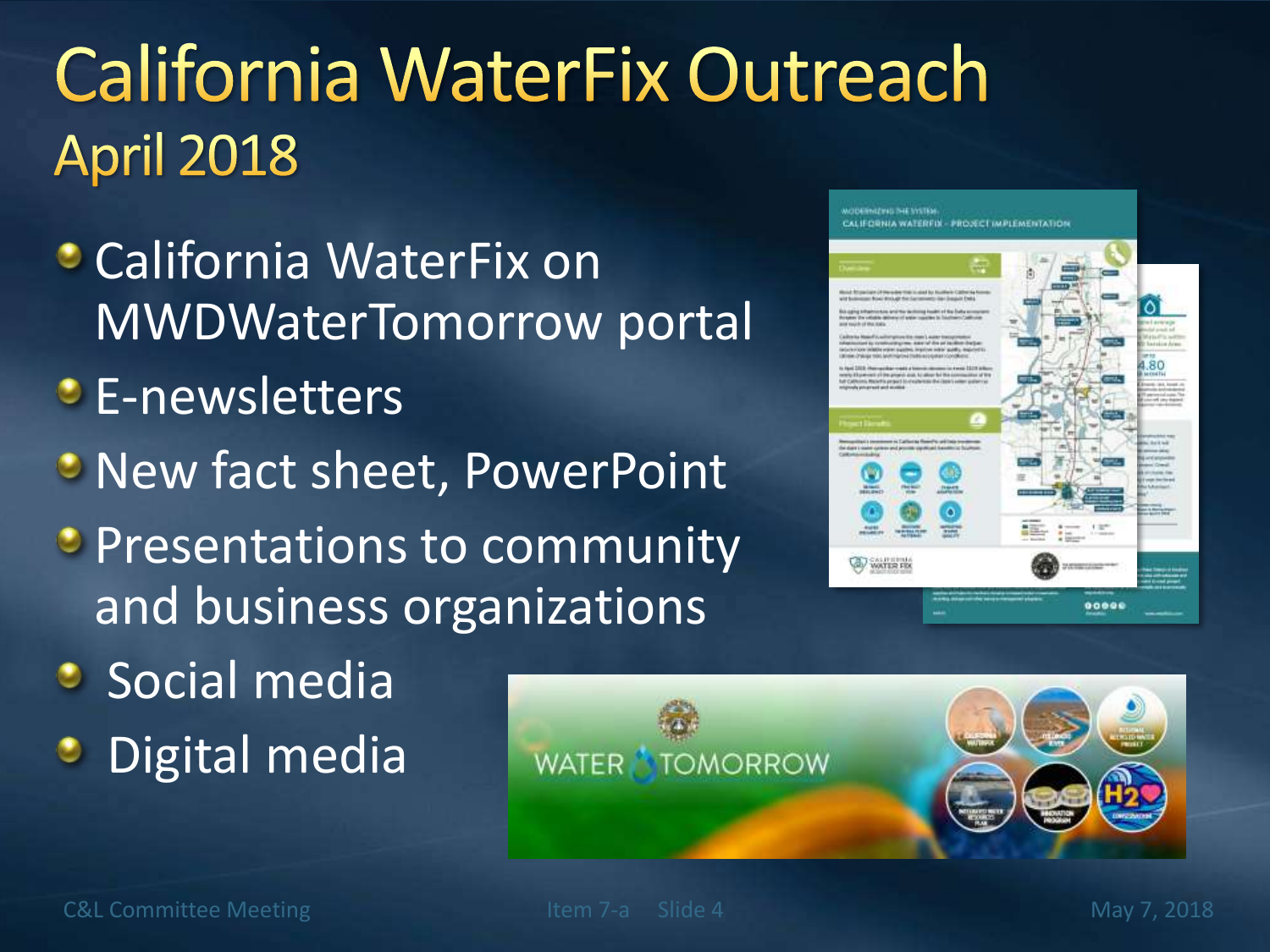# **California WaterFix Outreach**

- **GM featured on KNBC-TV** Newsmakers
- News release and wellattended press conference
- **Front page coverage** LA Times, OC Register, Sac Bee

*C* LA Times editorial **Op-eds by Chairman SD-UT and Southern** California News Group





C&L Committee Meeting The Term of The Item 7-a Slide 5 May 7, 2018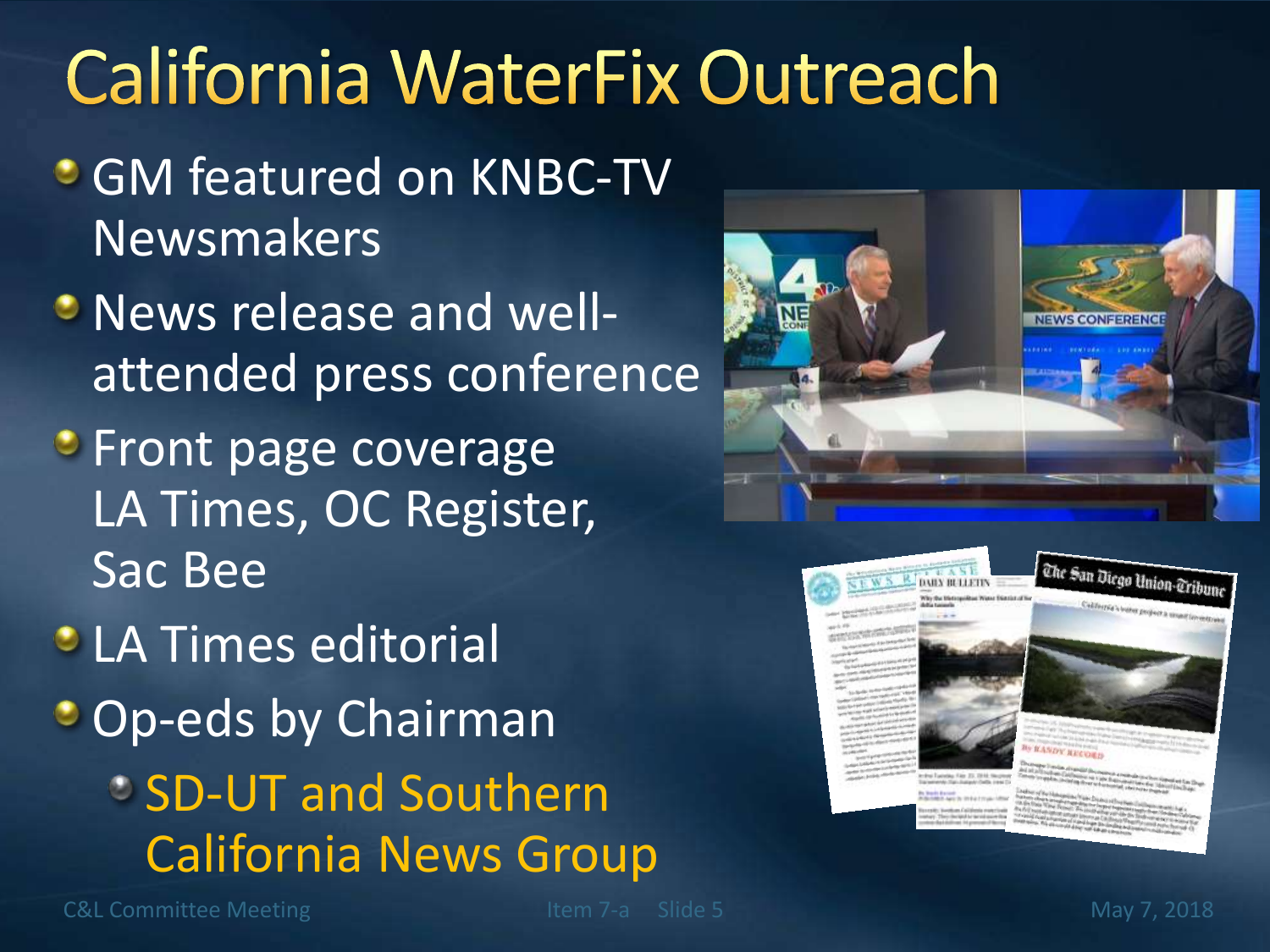# **Public Participation**

**180 letters and** resolutions to Board • 68 speakers Webcast **D** Letter from Governor Brown and statement following Board action

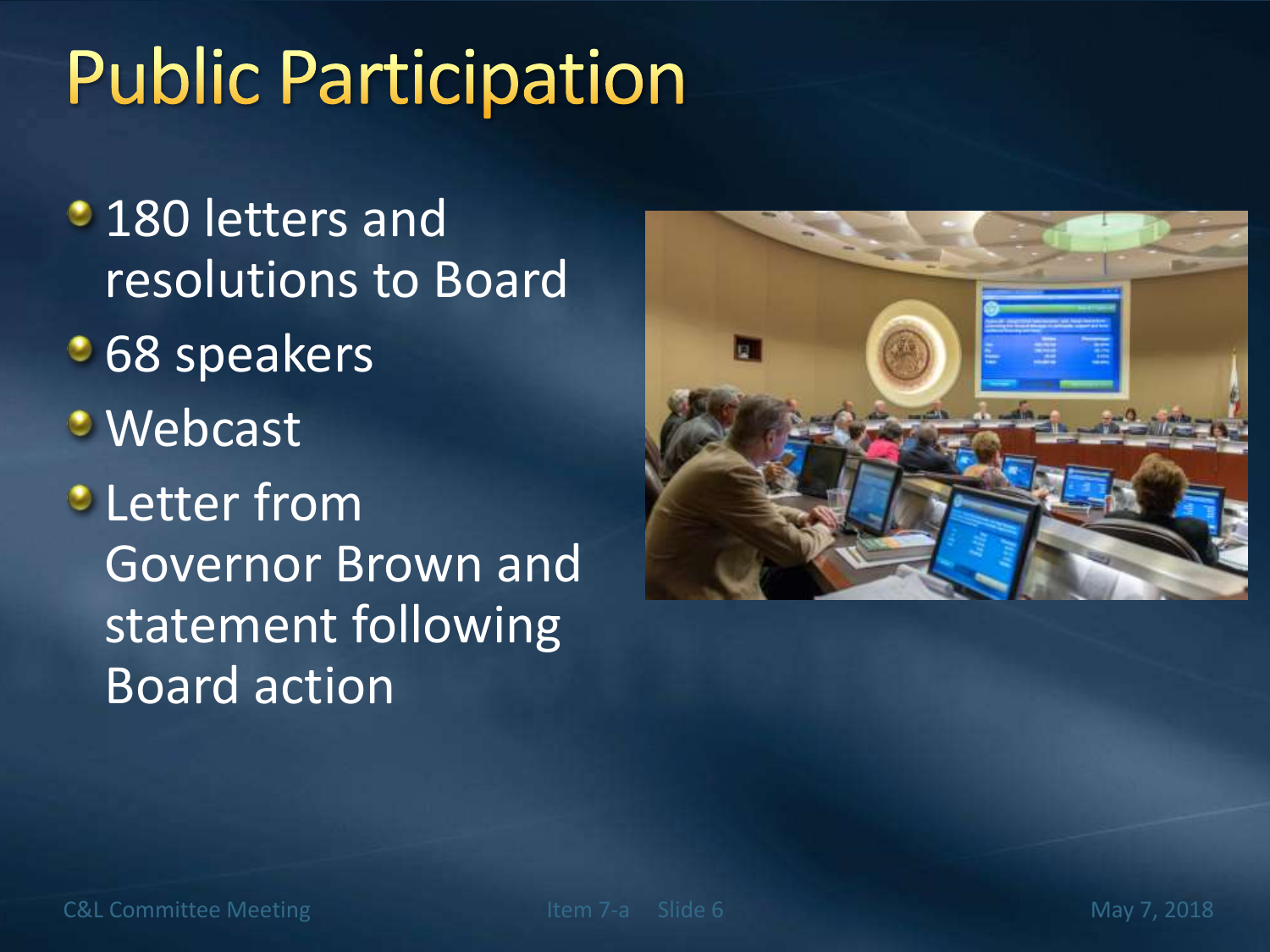## **Ongoing Actions/Next Steps**

**Ongoing updates to website, fact sheet, social** media, presentation materials (including additional bilingual resources)

Coordination with state (DWR and Natural Resources Agency), other public water agencies

**• Source of accurate information for member** agencies, local officials, business and community organizations